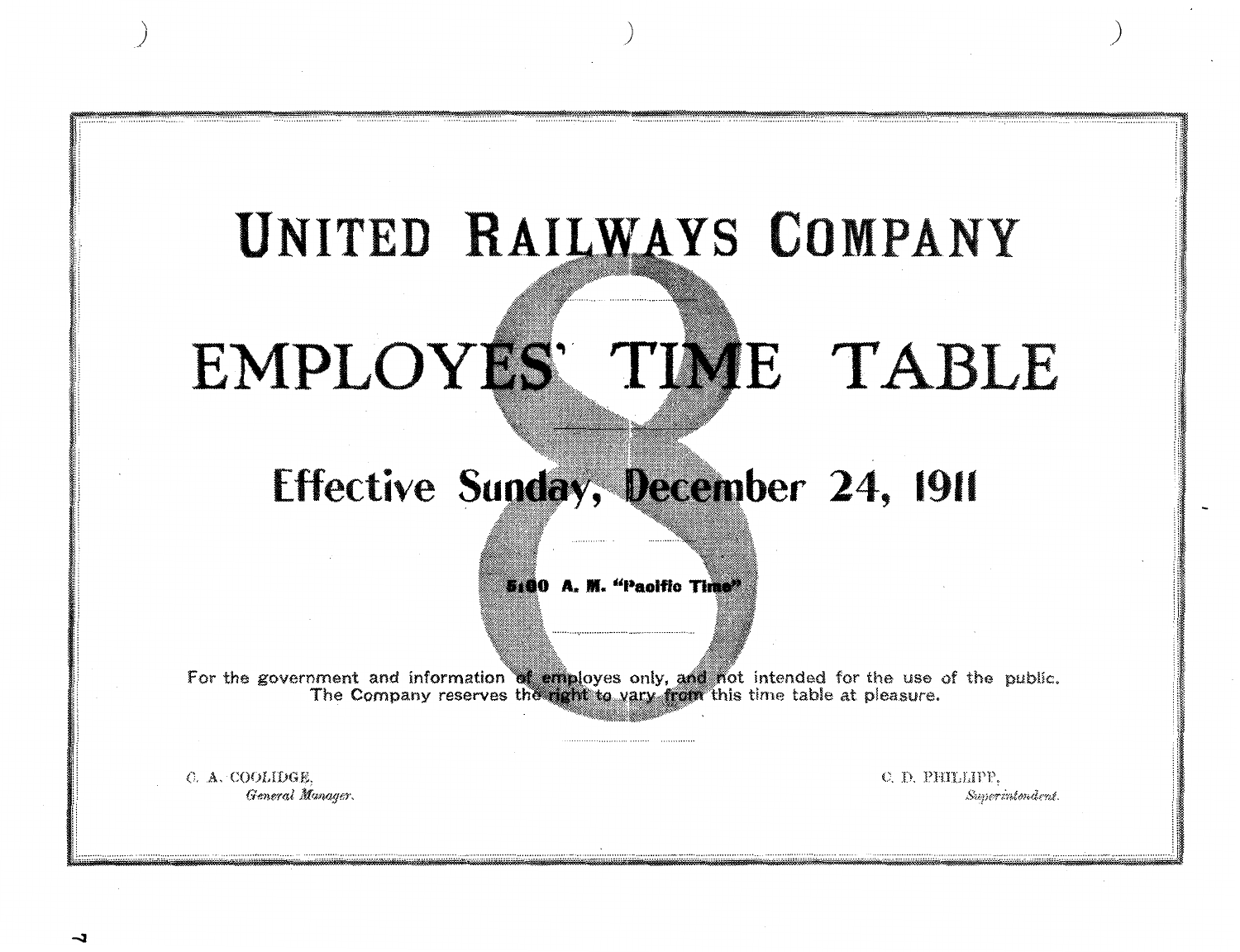| PORTLAND-BANKS DIVISION |                                                            |                             |                       |                                            |                      |                       |                           |                                        |              |              |                                                               |                                               |                   |                                 |                                    |                  |                      |                           |                                                   |
|-------------------------|------------------------------------------------------------|-----------------------------|-----------------------|--------------------------------------------|----------------------|-----------------------|---------------------------|----------------------------------------|--------------|--------------|---------------------------------------------------------------|-----------------------------------------------|-------------------|---------------------------------|------------------------------------|------------------|----------------------|---------------------------|---------------------------------------------------|
| WESTWARD                |                                                            |                             |                       |                                            |                      |                       |                           |                                        |              |              |                                                               |                                               |                   |                                 |                                    |                  |                      |                           |                                                   |
|                         |                                                            |                             | FIRST CLASS           |                                            |                      |                       |                           |                                        |              |              |                                                               |                                               |                   |                                 |                                    | Time Table No. 8 |                      |                           |                                                   |
|                         | of pessing tracks<br>ulear, and location<br>es and turning | 31                          | 29                    | 27                                         | 25                   | 23                    | 21                        | 19                                     | 17           | 15           | 13                                                            | 11                                            | 9                 | 7                               | 5                                  | 3                | 1                    | DISTANCE FROM<br>PORTLAND | December 24, 1911                                 |
|                         |                                                            | Linuton                     | Linuton               | Linnton                                    | Lianton<br>Passenger | Banks<br>Passenger    |                           | Barlington Burlington Burlington Banks |              |              | Passenger                                                     | Burlington Burlington Burlington<br>Passenger | Passenger         | Banks<br>Passenger              | Burlington Burlington<br>Passenger | Passenger        | Linnton<br>Passenger |                           |                                                   |
|                         | <b>Lagra</b><br>in the scale<br>of the final               | Passenger                   | Passenger             | Passenger<br>Sat & Sun Sat & Sun Sat & Sun | Dally                | Daily                 | Passenger<br>Dally        | Daily                                  | Dally        | Dally        | Dally                                                         | Dally                                         | Dally             | Dally                           | Dally                              | Dally            | Dally<br>Ex. Sur     |                           | <b>STATIONS</b>                                   |
|                         |                                                            |                             | PM L   PM L<br> 10.15 | PM L                                       | PM<br>6.15           | PM L                  | PМ<br>L<br>4.15           | PМ<br>L                                | PM<br>L      | P M<br>L     | AM L<br>$1.15$ 11.15 10.15                                    | AM L                                          | AM L<br>9.15      | AM L<br>8.15                    | AM<br>L<br>7.15                    | AM L<br>6.15     | AM L<br>5.45         | 0.0                       | DRY PORTLAND                                      |
|                         |                                                            | 11.45<br>A M<br>1229 f12.05 | f10.35 f              | 8.15<br>$.8.35$ f                          |                      | 5.15<br>$6.35$ $5.35$ | 4.35                      | 3.15<br>$(3.35 \pm 2.35)$              | 2.15         |              | $1.35$ $11.35$ $10.35$                                        |                                               | 9.35f             | 8.35 f 7.35                     |                                    | 6.35             | $f$ 6.05             | 3,5                       | 3.5<br><b>Shops</b>                               |
|                         |                                                            | 551 f12.06                  | f10.36                | 8.36                                       |                      | 6.36 f 5.36 f 4.36    |                           | 3.36                                   |              |              |                                                               | 2.36 f 1.36 f 11.36 f 10.36 f 9.36            |                   | $8.36$ f                        | 7.36                               | 6.36             | 6.06                 | 4.0                       | 0.5<br>Stockdale                                  |
|                         |                                                            | 12.09                       |                       | r10.39 r 8.39 r 6.39 r 5.39 r 4.39         |                      |                       |                           | 3.39                                   |              |              |                                                               | 2.39 f 1.39 f 11.39 f 10.39 f 9.39            |                   | $\frac{1}{2}$ 8.39 f 7.39       |                                    | 6.39             | 6.08                 | 4.9                       | 0.9<br>Cliff Inn                                  |
|                         |                                                            | 200 12.11                   | $f10.41$ f            | 8.41                                       | $6.41$ f $5.41$      |                       | $f$ 4.41 $f$              | $3.41 \t{f}$                           | $2.41$ if    |              | $1.41$ $ 11.41 $ $ 10.41 $                                    |                                               | 9.41              | $\frac{1}{2}$ 8.41 if           | 7.41                               | 6.41             | 6.09                 | 5.5                       | 0.6<br><b>Beatty</b><br>0.5                       |
|                         |                                                            | $605$ $f12.12$              | f10.42                | $8.42$ f                                   | 6.42;                |                       | $5.42$ f $4.42$ f         |                                        |              |              | $.3.42$ $\cdot$ 2.42 $\cdot$ 1.42 $\cdot$ 11.42 $\cdot$ 10.42 |                                               |                   | $9.42$ f $8.42$ f $7.42$        |                                    | $6.42 \pm 6.10$  |                      | 6,0                       | Watson<br>0.5                                     |
|                         | 404                                                        | f12.13                      | 10.43                 | 8.43                                       | 6.43 f               |                       | 5.43 f 4.43 f             | $3.43 \pm 2.43$                        |              |              | 1.43 $f11.43$ $f10.43$                                        |                                               | 9.43 f            | 8.43 f                          | 7.43                               | 6.43             | 6.11                 | 6,5                       | Webster<br>0.5                                    |
|                         |                                                            | 12.14                       | f10.44                | 8.44                                       | 6.44                 | 5.44                  | 4.44 $\ $ f               | 3.44                                   | 2.44         |              | 1.44 f11.44 f10.44                                            |                                               | $9.44$ if         | $8.44$ f                        | 7.44                               | 6.44             | 6.12                 | 7.0                       | Gov. Moorings<br>0.5                              |
|                         |                                                            | 113 s12.16                  | s10.46                | 8.46                                       | 6.46                 | 5.46                  | $s$ 4.46 $ s $            | 3.46                                   | 2.46         |              | 1.46 st $1.46$ s10.46                                         |                                               | 9.46              | 8.46                            | 7.46<br>7.48                       | 6.46 f<br>6.48   | 6.14<br>6.16         | 7.5                       | Whitwood Court<br>0.5<br>Glen Harbor              |
|                         | 229                                                        | 12.18<br>12.20              | 10.48<br>10.50        | 8.48<br>8.50                               | 6.48<br>6.50         | 5.50                  | 5.48 f 4.48 f<br>$4.50$ s | 3.48<br>3.50                           | 2.48<br>2.50 |              | 1.48 f11.48 f10.48<br>$\vert$ s 1.50 s11.50 s10.50            |                                               | $9.48 $ f<br>9.50 | 8.48<br>8.51                    | 7.50                               | 6.50             | 6.18                 | 8.0<br>8.6                | $0.6 -$<br>Linnton                                |
|                         |                                                            | AM A                        | PM A                  | PМ                                         | PМ                   | 5.55                  | 4.53 $ f $                | 3.53                                   | 2.53         |              | 1.54   11.53   10.53                                          |                                               | $9.53$ f          | 8.55                            | 7.53                               | 6.53             | ۱м                   | 10.1                      | $1.5 - -$<br>Harborton                            |
|                         |                                                            |                             |                       |                                            |                      | 5.57                  | 4.54                      | 3.54                                   | 2.54         |              | 1.56 $f11.54$ $f10.54$                                        |                                               | 9.54              | 8.57                            | 7.54                               | 6.54             |                      | 10.5                      | 0.4<br><b>Miller's Station</b>                    |
|                         |                                                            |                             |                       |                                            |                      | 6.00                  | 4.56                      | 3.56                                   | 2.56         |              | 1.58 f11.56 f10.56                                            |                                               | $9.56$ f          | 9.00                            | 7.56                               | 6.56             |                      | 11,3                      | - 0.8<br>Ban<br>1.7                               |
|                         | 533                                                        |                             |                       |                                            |                      | 6.05                  | 5.00<br>PM A              | 4.00<br>PM A                           | 3.00<br>PM A | 2.02         | NOON A A M A                                                  | 12.00   11.00                                 | $10.00$ s<br>AM A | 9.06                            | 8.00<br>M A                        | 7.00<br>AM A     |                      | 13.0                      | DR BURLINGTON<br>$-1.7$ $-$                       |
|                         |                                                            |                             |                       |                                            |                      | 16.10                 |                           |                                        |              | 2.10         |                                                               |                                               |                   | $f$ 9.10                        |                                    |                  |                      | 14.7                      | Falkenberg<br>0.8                                 |
|                         | 240                                                        |                             |                       |                                            |                      | 16.12                 |                           |                                        |              | 2.12         |                                                               |                                               |                   | $f$ 9.12                        |                                    |                  |                      | 15.5                      | <b>Tunnel Spur</b><br>- 1.1 -                     |
|                         |                                                            |                             |                       |                                            |                      | 6.16                  |                           |                                        |              | 2.16         |                                                               |                                               |                   | $f$ 9.16                        |                                    |                  |                      | 16.6                      | ١Ė<br>Plain View<br>ÌI.<br>$1.0$ .<br>Valle Vista |
|                         | 403                                                        |                             |                       |                                            |                      | 16.19                 |                           |                                        |              | 2.19<br>2.22 |                                                               |                                               |                   | 9.19<br>9.22                    |                                    |                  |                      | 17.6<br>18.9              | - 1.3 -<br>Helvetia                               |
|                         | 155                                                        |                             |                       |                                            |                      | 6.22<br>6.24          |                           |                                        |              | 2.24         |                                                               |                                               |                   | 19.24                           |                                    |                  |                      | 19.6                      | $0.7$ .<br>Groveland                              |
|                         | 359                                                        |                             |                       |                                            |                      | 16.26                 |                           |                                        |              | 2.26         |                                                               |                                               |                   | $f$ 9.26                        |                                    |                  |                      | 20.5                      | $-0.9$<br>Connell                                 |
|                         | 366                                                        |                             |                       |                                            |                      | 6.28                  |                           |                                        |              | 2.28         |                                                               |                                               |                   | 9.28                            |                                    |                  |                      | 21.5                      | - 1.0 -<br>Lincoln                                |
|                         | 938                                                        |                             |                       |                                            |                      | s 6.33                |                           |                                        |              | 2.33         |                                                               |                                               |                   | 9.33                            |                                    |                  |                      | 23.2                      | $-1.7$<br>D NORTH PLAINS                          |
|                         |                                                            |                             |                       |                                            |                      | 6.39                  |                           |                                        |              | 2.39         |                                                               |                                               |                   | 19.39                           |                                    |                  |                      | 25.1                      | $-1.9$<br>Dersham                                 |
|                         | 800                                                        |                             |                       |                                            |                      | 6.45                  |                           |                                        |              | 2.45         |                                                               |                                               |                   | 19.45                           |                                    |                  |                      | 26.8                      | $-1.7$<br>Christie<br>1.0                         |
|                         | 200                                                        |                             |                       |                                            |                      | 6.50<br>PM A          |                           |                                        |              | 2.50<br>PM A |                                                               |                                               |                   | $0.50$<br>$\Lambda$ M $\Lambda$ |                                    |                  |                      | 27.8                      | DRY<br>Banks                                      |
|                         |                                                            |                             |                       |                                            |                      |                       |                           |                                        |              |              |                                                               |                                               |                   |                                 |                                    |                  |                      |                           | $-27.8 -$                                         |
|                         |                                                            |                             |                       |                                            |                      |                       |                           |                                        |              |              |                                                               |                                               |                   |                                 |                                    |                  |                      |                           |                                                   |
|                         |                                                            |                             |                       |                                            |                      |                       |                           |                                        |              |              |                                                               |                                               |                   |                                 |                                    |                  |                      |                           |                                                   |
|                         |                                                            |                             |                       |                                            |                      |                       |                           |                                        |              |              |                                                               |                                               |                   |                                 |                                    |                  |                      |                           |                                                   |
|                         |                                                            |                             |                       |                                            |                      |                       |                           |                                        |              |              |                                                               |                                               |                   |                                 |                                    |                  |                      |                           |                                                   |
|                         |                                                            |                             |                       |                                            |                      |                       |                           |                                        |              |              |                                                               |                                               |                   |                                 |                                    |                  |                      |                           |                                                   |
|                         |                                                            |                             |                       |                                            |                      |                       |                           |                                        |              |              |                                                               |                                               |                   |                                 |                                    |                  |                      |                           |                                                   |
|                         |                                                            |                             |                       |                                            |                      |                       |                           |                                        |              |              |                                                               |                                               |                   |                                 |                                    |                  |                      |                           |                                                   |
|                         |                                                            |                             |                       | Sat & Sun Sat & Sun Sat & Sun              |                      |                       |                           |                                        |              |              |                                                               |                                               |                   |                                 |                                    |                  |                      |                           |                                                   |
|                         |                                                            | <b>Only</b>                 | Only                  | Only                                       | Dally                | Dally                 | Daily                     | Dally                                  | Dally        | Dally        | Dally                                                         | Dally                                         | Dally             | Dally                           | Dally                              | Dally            | Daily<br>Ex. Sun.    |                           |                                                   |
|                         |                                                            | 0.85                        | 0.85                  | 0.35                                       | 0.35                 | 1.85                  | 0.45                      | 0.45                                   | 0.45         | 1.85         | 0.46                                                          | 0.45                                          | 0.45              | 1.85                            | 0.45                               | 0.45             | 0.83                 |                           | Time Over District                                |
|                         |                                                            | 14.74                       | 14.74                 | 14.74                                      | 14.74                | 17.55                 | 18.00                     | 18.00                                  | 18,00        | 17.55        | 18.00                                                         | 18.00                                         | 18.00             | 17.55                           | 18.00                              | 18.00            | 15.49                |                           | Average Speed per Hour                            |

 $\sim$ 

 $\sim$ 

Westward trains are superior to trains of the same class in the opposite direction (see Rule 72). Nos. 7 and 15 register at Burlington by ticket (Rule 83B). Operators and Conductors must comply with Rule 96.<br>Fifth, Tenth,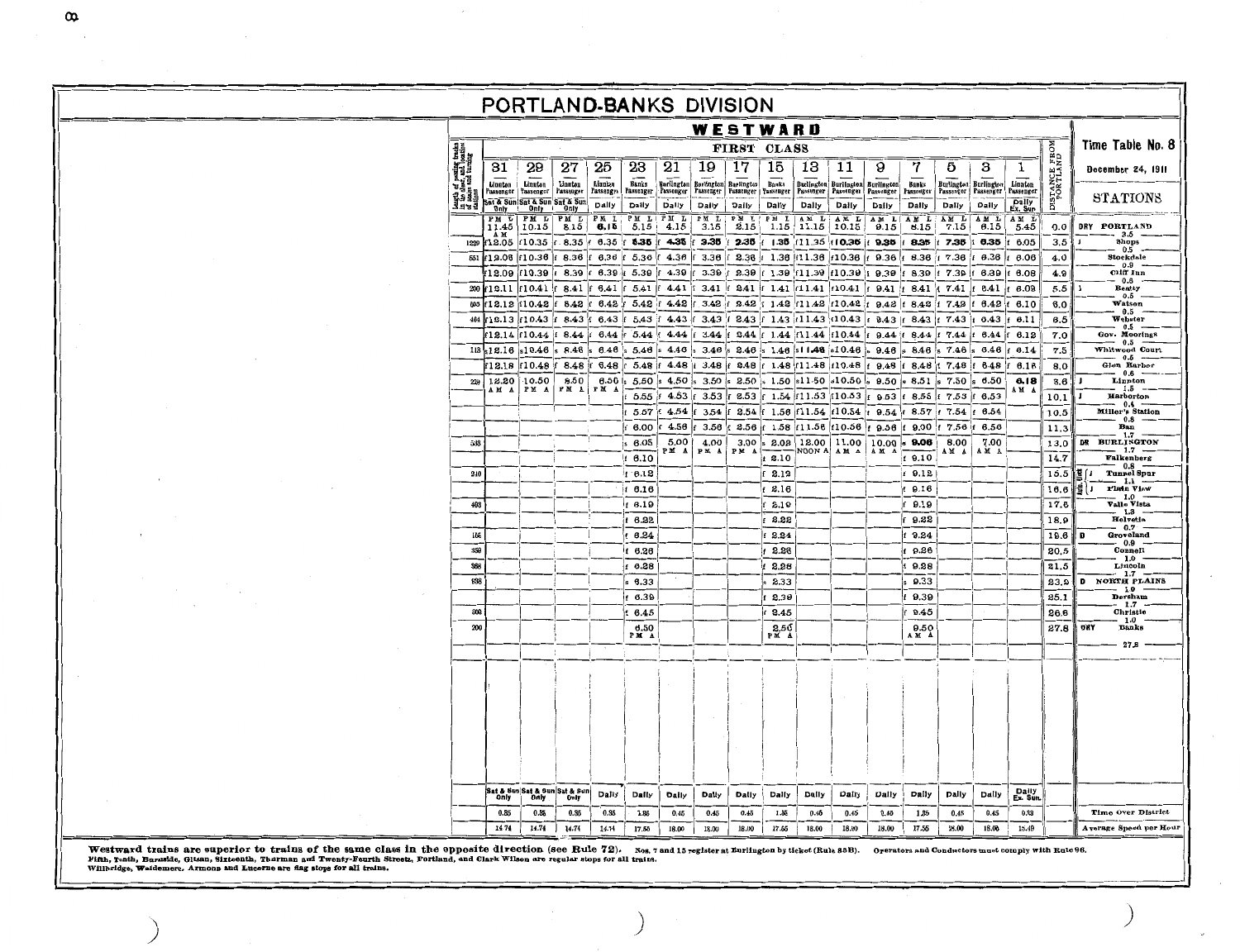|                                                        | PORTLAND-BANKS DIVISION |                                                                           |                       |                       |                       |                          |                                                                      |                       |                       |                                          |                                                                 |                       |                       |                       |                                                             |                                                       |                              |                                                                                                                                                                                                                                                                                                                                                                                                                                                              |  |  |  |
|--------------------------------------------------------|-------------------------|---------------------------------------------------------------------------|-----------------------|-----------------------|-----------------------|--------------------------|----------------------------------------------------------------------|-----------------------|-----------------------|------------------------------------------|-----------------------------------------------------------------|-----------------------|-----------------------|-----------------------|-------------------------------------------------------------|-------------------------------------------------------|------------------------------|--------------------------------------------------------------------------------------------------------------------------------------------------------------------------------------------------------------------------------------------------------------------------------------------------------------------------------------------------------------------------------------------------------------------------------------------------------------|--|--|--|
|                                                        |                         |                                                                           |                       |                       |                       |                          |                                                                      |                       |                       | EASTWARD                                 |                                                                 |                       |                       |                       |                                                             |                                                       |                              |                                                                                                                                                                                                                                                                                                                                                                                                                                                              |  |  |  |
| Time Table No. 8                                       | FROM                    |                                                                           |                       |                       |                       |                          |                                                                      |                       |                       | FIRST CLASS                              |                                                                 |                       |                       |                       |                                                             |                                                       |                              |                                                                                                                                                                                                                                                                                                                                                                                                                                                              |  |  |  |
| December 24, 1911                                      |                         | 2                                                                         | 4                     | 6                     | 8                     | 10                       | 12                                                                   | 14                    | 16                    | 18                                       | 20                                                              | $\overline{22}$       | 24                    | 26                    | 28                                                          | 30                                                    | 32                           | NOS.                                                                                                                                                                                                                                                                                                                                                                                                                                                         |  |  |  |
|                                                        | DISTANCE                | Portland<br>Passenger                                                     | Portland<br>Passenger | Portland<br>Passenger | Portland<br>Passenger | Portland<br>Passenger    | Portland<br>Passenger                                                | Portland<br>Passenger | Portland<br>Prosenger | Pertland<br>Passenger                    | Portland<br>Passenger                                           | Pertland<br>Passenger | Portland<br>Passenger | Portland<br>Passenger | Portland<br>Passenger   Passenger   Passenger               | Portland                                              | Portland                     | STATION                                                                                                                                                                                                                                                                                                                                                                                                                                                      |  |  |  |
| <b>STATIONS</b>                                        |                         | Dally<br>Ex. Sun                                                          | Dally                 | Daily                 |                       | Dally Dally Dally        |                                                                      | Dally                 | Daily                 | Dally                                    | Daily                                                           | Dally i               | Dally                 |                       | Dally. Sat & Sun Sat & Sun Sun& More<br>Only Only Only Only |                                                       |                              |                                                                                                                                                                                                                                                                                                                                                                                                                                                              |  |  |  |
| DRY PORTLAND                                           | 27.8                    | AM A<br>6.55                                                              | AM A<br>7.55          | AM A<br>8.55          | A M<br>$\mathbf{A}$   | AM A<br>9.55 10.55 12.18 | PM A                                                                 | P M A<br>1.55         | PM A<br>2.55          | $\overline{P M}$<br>$\mathbf{A}$<br>3.55 | P M A<br>4.55                                                   | PM A<br>5.55          | PM A<br>6.15          | PM A<br>7.28          | PM A PM A AM A                                              | 9.50:11.35:1.00                                       |                              | $\bf{0}$                                                                                                                                                                                                                                                                                                                                                                                                                                                     |  |  |  |
| 3.5<br>Shops                                           | 24.3                    | $6.35$ $\pm 7.35$                                                         |                       | 8.35                  |                       |                          | $9.35$ $ 10.35$ $ 11.58$ $ 1.35$                                     |                       |                       | 2.35 3.35 6                              | 4.35                                                            |                       | $5.35 + 6.04$         | $7.08$ if             |                                                             | $9.30$ if 11.15 if 12.40                              |                              |                                                                                                                                                                                                                                                                                                                                                                                                                                                              |  |  |  |
| 0.5<br>Stockdale<br>0.9                                | 23.8                    | $6.31$ $\mid$ 7.31                                                        |                       | 8.31                  |                       |                          | 9.31 $(10.31 \cdot 11.55)$ $(1.31$                                   |                       |                       | 2.31 $\pm$ 3.31 $\pm$                    | 4.31                                                            |                       | $5.31$ f $6.01$       | $7.05$ if             |                                                             | $9.27$ $ 11.12 $ $ 12.37$                             |                              |                                                                                                                                                                                                                                                                                                                                                                                                                                                              |  |  |  |
| Cliff Inn<br>0.6                                       | 22.9                    | 6.29                                                                      | 7.29                  | 8.29                  | 9.29                  |                          | $10.29$ $11.53$ $1.29$                                               |                       |                       | 2.29 1 3.29 1 4.29                       |                                                                 | 5.29                  | 5.59<br>.ť            | $7.03$ f              |                                                             | $9.25$ $f11.10$ $f12.35$                              |                              |                                                                                                                                                                                                                                                                                                                                                                                                                                                              |  |  |  |
| <b>Beatty</b><br>0.5                                   | 22.3                    | $6.27$ f                                                                  | 7.27                  | 8.27<br>8.25          |                       |                          | 9.27 [10.27 [11.51 [ 1.27<br>9.25 (10.25 (11.50 ) 1.25 (2.25         |                       | 2.27                  | 13.27                                    | $f$ 4.27 $f$<br>$f$ 3.25 $f$ 4.25 $f$                           | $5.27$ f              | 5.58<br>5.25 f 5.57   | $7.02$ f<br>$7.01$ if |                                                             | $9.24$ $f11.09$ $f12.34$<br>$9.23$ $ 11.08 $ $ 12.33$ |                              | 5Α                                                                                                                                                                                                                                                                                                                                                                                                                                                           |  |  |  |
| Watson<br>0.5<br>Webster                               | 21.8<br>21.3            | 8.25<br>6.24                                                              | 7.25<br>7.24          | 8.24                  |                       | 9.24 if 10.24 if 11.49   |                                                                      | ١F                    |                       |                                          | 1.24 $\sqrt{2}$ 2.24 $\sqrt{2}$ 3.24 $\sqrt{2}$ 4.24 $\sqrt{2}$ |                       | 5.24 f 5.56           | $7.00 \;$ if          |                                                             | $9.22$ $ 11.07 12.32$                                 |                              | 6A                                                                                                                                                                                                                                                                                                                                                                                                                                                           |  |  |  |
| 0.5<br>Gov. Moorings                                   | 20.8                    | 6.23                                                                      | 7.23                  | $8.23$ $ $ f          |                       |                          | 9.23 10.23 11.48 1.23 1 2.23 1 3.23 1 4.23                           |                       |                       |                                          |                                                                 |                       | 5.23 6.55             | 6.59                  |                                                             | $9.21$ $ 11.06 $ $ 12.31$                             |                              |                                                                                                                                                                                                                                                                                                                                                                                                                                                              |  |  |  |
| 0.5<br>Whitwood Court<br>0.5                           | 20.3                    | 6.22                                                                      | 7.22                  | 8.22                  |                       |                          | $9.22$ s10.22 s11.46 s 1.22                                          |                       |                       | $\vert$ s 2.22 s 3.22 s 4.22             |                                                                 | $s$ 5.22              | 5.54                  | 6.57                  |                                                             | $9.19$ s11.04 f12.29                                  |                              | <b>7A</b>                                                                                                                                                                                                                                                                                                                                                                                                                                                    |  |  |  |
| Glen Harbor<br>0.6                                     | 19.8                    | 6.20                                                                      | 7.20                  | 8.20                  | 9.20                  |                          | $10.20$ $11.42$ $1.20$ $1.20$ $1.20$ $1.320$ $1.420$ $1.5.20$ $1.5$  |                       |                       |                                          |                                                                 |                       | 5.53                  | 6.55                  |                                                             | $9.17$ f11.02 f12.27                                  |                              |                                                                                                                                                                                                                                                                                                                                                                                                                                                              |  |  |  |
| Linnton<br>$1.5 -$                                     | 19.2                    | $\left[\begin{array}{cc} 6.18 \\ \text{AM} & \text{L} \end{array}\right]$ | 7.18                  | 8.18<br>8.14:         | $s$ 9.18<br>9.14      |                          | $s10.18$ $s11.40$ $s1.18$ s 2.18 $s3.18$ $s418$ s<br>$10.14$ $11.36$ | 1.14                  | 62.14                 | 3.14                                     | 4.14                                                            | 5.18<br>5.14          | 5.51<br>PN L          | 6.53<br>PM L          | PM L                                                        | 9.15 11.00 18.25<br>PML PML AML                       |                              | Ð                                                                                                                                                                                                                                                                                                                                                                                                                                                            |  |  |  |
| <b>Harborton</b><br>$0.4 -$<br><b>Miller's Station</b> | 17.7<br>17.3            |                                                                           | 7.14<br>7.13          | 8.13                  | 9.13                  | $10.13$ , $11.35$        |                                                                      |                       | $1.13$ $\mid$ 2.13    |                                          | $3.13$ $f$ 4.13                                                 | 5.13                  |                       |                       |                                                             |                                                       |                              | 10<br>10A                                                                                                                                                                                                                                                                                                                                                                                                                                                    |  |  |  |
| 0.8<br>Ban                                             | 16.5                    |                                                                           | 7.11                  | 8.11                  | 9.11                  | r10.11 r11.33            |                                                                      |                       | $1.11$ $f$ 2.11       |                                          | $3.11$ $\mid$ 4.11 $\mid$ f                                     | 5.11                  |                       |                       |                                                             |                                                       |                              | $\mathbf{11}% \qquad \qquad \mathbf{22}% \qquad \qquad \mathbf{23}% \qquad \mathbf{24}% \qquad \mathbf{24}% \qquad \mathbf{24}% \qquad \mathbf{25}% \qquad \mathbf{25}% \qquad \mathbf{25}% \qquad \mathbf{26}% \qquad \mathbf{26}% \qquad \mathbf{26}% \qquad \mathbf{27}% \qquad \mathbf{27}% \qquad \mathbf{27}% \qquad \mathbf{27}% \qquad \mathbf{27}% \qquad \mathbf{27}% \qquad \mathbf{27}% \qquad \mathbf{27}% \qquad \mathbf{27}% \qquad \mathbf{$ |  |  |  |
| 1.7<br>DR BURLINGTON                                   | 14.8                    |                                                                           | 7.08                  | 8.08                  | 9.06                  | $10.08$ s11.28           |                                                                      | 1.08                  | 9.08                  |                                          | 3.08; 4.06                                                      | 5.08                  |                       |                       |                                                             |                                                       |                              | 13                                                                                                                                                                                                                                                                                                                                                                                                                                                           |  |  |  |
| $1.7 -$<br>Falkenberg<br>0.R                           | 13.1                    |                                                                           | AM L                  | AM L                  | 9.00                  | AМ<br>L                  | f11.22                                                               | PM L                  | PM L                  | PM L                                     | 14.00                                                           | PM<br>L               |                       |                       |                                                             |                                                       |                              | 15                                                                                                                                                                                                                                                                                                                                                                                                                                                           |  |  |  |
| Auto. Block<br>Tunnel Spur<br>. 1.1 .                  | 12.3                    |                                                                           |                       |                       | $f$ 8.57              |                          | f11.19                                                               |                       |                       |                                          | $f$ 3.57                                                        |                       |                       |                       |                                                             |                                                       |                              | I6                                                                                                                                                                                                                                                                                                                                                                                                                                                           |  |  |  |
| Plain View<br>$1.0$ .                                  | 11.2                    |                                                                           |                       |                       | 8.52                  |                          | f11.14                                                               |                       |                       |                                          | f 3.52                                                          |                       |                       |                       |                                                             |                                                       |                              | $17\,$                                                                                                                                                                                                                                                                                                                                                                                                                                                       |  |  |  |
| Valle Vista<br>1.3<br>Helvetia                         | 10.2                    |                                                                           |                       |                       | 8.50<br>8.47          |                          | f11.12<br>MY1.09                                                     |                       |                       |                                          | $f$ 3.50<br>13.47                                               |                       |                       |                       |                                                             |                                                       |                              | 18<br>19                                                                                                                                                                                                                                                                                                                                                                                                                                                     |  |  |  |
| 0.7<br>Ð<br>Groveland                                  | 8.9<br>8.2              |                                                                           |                       |                       | 8.45                  |                          | 11.07                                                                |                       |                       |                                          | 13.45                                                           |                       |                       |                       |                                                             |                                                       |                              | 20                                                                                                                                                                                                                                                                                                                                                                                                                                                           |  |  |  |
| 0.9<br>Connell                                         | 7.3                     |                                                                           |                       |                       | 8.43                  |                          | f11.05                                                               |                       |                       |                                          | 13.43                                                           |                       |                       |                       |                                                             |                                                       |                              | $\mathbf{21}$                                                                                                                                                                                                                                                                                                                                                                                                                                                |  |  |  |
| 1.0<br>Lincoln                                         | 8.3                     |                                                                           |                       |                       | 8.40                  |                          | 11.02                                                                |                       |                       |                                          | 13.40                                                           |                       |                       |                       |                                                             |                                                       |                              | 22                                                                                                                                                                                                                                                                                                                                                                                                                                                           |  |  |  |
| 1.7<br><b>NORTH PLAINS</b><br>$\mathbf{D}$<br>$-1.9$ . | 4.6                     |                                                                           |                       |                       | 8.37                  |                          | s10.59                                                               |                       |                       |                                          | 3.37                                                            |                       |                       |                       |                                                             |                                                       |                              | 23                                                                                                                                                                                                                                                                                                                                                                                                                                                           |  |  |  |
| Dersham<br>$1.7$ .                                     | 2.7                     |                                                                           |                       |                       | 8.29                  |                          | f10.52                                                               |                       |                       |                                          | f 3.29<br>3.24                                                  |                       |                       |                       |                                                             |                                                       |                              | 25<br>$27\,$                                                                                                                                                                                                                                                                                                                                                                                                                                                 |  |  |  |
| Christie<br>$-1.0$<br><b>BANK8</b><br><b>DRY</b>       | 1.0                     |                                                                           |                       |                       | 8.24<br>8.20          |                          | f10.48<br>10.45                                                      |                       |                       |                                          | $3.20$ PM $\,$ L                                                |                       |                       |                       |                                                             |                                                       |                              | ${\bf 28}$                                                                                                                                                                                                                                                                                                                                                                                                                                                   |  |  |  |
| $-27.8$                                                | 0.0                     |                                                                           |                       |                       | AM L                  |                          | AM L                                                                 |                       |                       |                                          |                                                                 |                       |                       |                       |                                                             |                                                       |                              |                                                                                                                                                                                                                                                                                                                                                                                                                                                              |  |  |  |
|                                                        |                         |                                                                           |                       |                       |                       |                          |                                                                      |                       |                       |                                          |                                                                 |                       |                       |                       |                                                             |                                                       |                              |                                                                                                                                                                                                                                                                                                                                                                                                                                                              |  |  |  |
|                                                        |                         |                                                                           |                       |                       |                       |                          |                                                                      |                       |                       |                                          |                                                                 |                       |                       |                       |                                                             |                                                       |                              |                                                                                                                                                                                                                                                                                                                                                                                                                                                              |  |  |  |
|                                                        |                         |                                                                           |                       |                       |                       |                          |                                                                      |                       |                       |                                          |                                                                 |                       |                       |                       |                                                             |                                                       |                              |                                                                                                                                                                                                                                                                                                                                                                                                                                                              |  |  |  |
|                                                        |                         |                                                                           |                       |                       |                       |                          |                                                                      |                       |                       |                                          |                                                                 |                       |                       |                       |                                                             |                                                       |                              |                                                                                                                                                                                                                                                                                                                                                                                                                                                              |  |  |  |
|                                                        |                         |                                                                           |                       |                       |                       |                          |                                                                      |                       |                       |                                          |                                                                 |                       |                       |                       |                                                             |                                                       |                              |                                                                                                                                                                                                                                                                                                                                                                                                                                                              |  |  |  |
|                                                        |                         |                                                                           |                       |                       |                       |                          |                                                                      |                       |                       |                                          |                                                                 |                       |                       |                       |                                                             |                                                       |                              |                                                                                                                                                                                                                                                                                                                                                                                                                                                              |  |  |  |
|                                                        |                         |                                                                           |                       |                       |                       |                          |                                                                      |                       |                       |                                          |                                                                 |                       |                       |                       |                                                             |                                                       |                              |                                                                                                                                                                                                                                                                                                                                                                                                                                                              |  |  |  |
|                                                        |                         |                                                                           |                       |                       |                       |                          |                                                                      |                       |                       |                                          |                                                                 |                       |                       |                       |                                                             |                                                       | Bat & Sun Sat & Sun Sun& Mon |                                                                                                                                                                                                                                                                                                                                                                                                                                                              |  |  |  |
|                                                        |                         | Dally<br>Ex. Sun.                                                         | Dally                 | Dally                 | Dally                 | Daliy                    | Dally                                                                | Daily                 | Dally                 | Dally                                    | <b>Dally</b>                                                    | Dally                 | Dally                 | Dally                 | Only                                                        | Only                                                  | Only                         |                                                                                                                                                                                                                                                                                                                                                                                                                                                              |  |  |  |
| Time Over District                                     |                         | 0.87                                                                      | 0.47                  | 0.47                  | 1.35                  | 0.47                     | 1.82                                                                 | 0.47                  | 0.47                  | 0.47                                     | 1.35                                                            | 0.47                  | 0.24                  | 0.85                  | 0.85                                                        | 0.85                                                  | 0.35                         |                                                                                                                                                                                                                                                                                                                                                                                                                                                              |  |  |  |
| Average Speed per Hour                                 |                         | 13.96                                                                     | 16.59                 | 16.59                 | 17.55                 | 18.59                    | 18.13                                                                | 16.69                 | 16.59                 | 16.59                                    | 17.55                                                           | 16.59                 | 21.06                 | 14.74                 | 14.74                                                       | 14.74                                                 | 14.74                        |                                                                                                                                                                                                                                                                                                                                                                                                                                                              |  |  |  |

 $\big)$ 

Westward trains are superior to trains of the same class in the opposite direction (see Rule 72) $\epsilon_1^{\circ}$  Nos. 7 and 15 register at Burlington by titket (Rule 83B). Operators and Conductors must comply with Rule 96.<br>Fift

 $\setminus$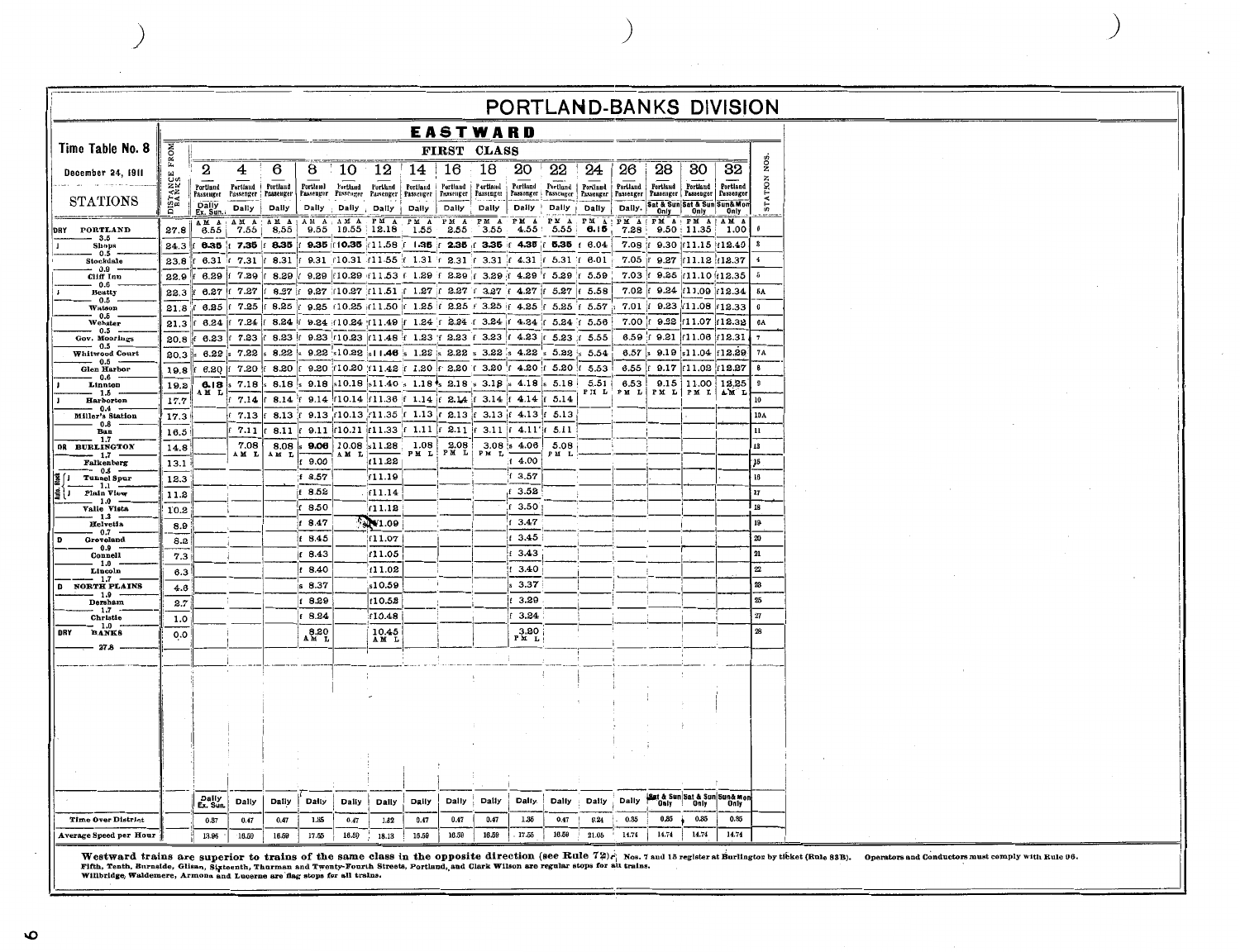### SPECIAL INSTRUCTIONS

Portland yard limits extend to yard sign west of Shops. (See Rule 93).

- PROTECTION AT OTHER STATIONS-Where yard limit signs are not erected, the station (S) whistling posts will be considered the yard limits. Stations referred to are those shown on the face of time table schedule. Extra trains must approach such stations expecting to find main track occupied without flag protection, and should any collis· ion occur, the responsibility will rest upon the extra train approaching the station. Trains occupying main track at such stations must protect against regular trains, and will also be governed by rules in regard to meeting and right-of-track orders.
- AUTOMATIC BLOCK SIGNALS-All train movements through Cornelius Tunnel will be governed by automatic block signals. Vertical position of semaphore blade, and dis· play of green light by night, indicates that block is clear and trains may proceed. Horizontal, or inclined position of the arm, or display of red light by night, indicates that block is occupied, and trains finding semaphore in this position will come to full stop and immediately protect by flag. If semaphore is found at stop position, dispatcher will be immediately called on telephone and authority asked to proceed, which may be given, providing block is not occupied by another train. If it is impossible to raise dispatcher on account of wire or other trouble, flagman will proceed entirely through tunnel, and another member of the train crew will take position in the tunnel where he can be seen, and if track is clear signal will then be given to come ahead.
- Trains must reduce speed to 10 miles per hour at Rock Point west of Whitwood Court, over Holbrook Canyon and Rock Creek Bridges; 12 miles per hour through Linnton, and 15 miles per hour over all bridges between Linnton and Tunnel Spur.

All trains (including light engines or motors) must approach all street crossings under control, and stop before crossing tracks of another company. All Portland Railway cars within 100 feet of crossing shall be given right of way.

Before going on joint track south of Madison Street, obtain from Oregon Electric Railway Company train dispatcher a train order showing whether all regular trains have arrived or departed and if any extras. Keep clear of all first class Oregon Electric trains, and failing to clear main track by the time required by rule must be protected by flagman. All movements on joint track must be under control prepared to stop, unless the main track is seen or known to be clear.

Front Street track north of Taylor Street should be cleared prior to 6 A. M. and not used between 6 A. M. and 7 P. M. except Sundays and Holidays; speed restricted to six miles per hour on this street, approach all street crossings under control, stop before crossing tracks of another company. At Burnside, Morrison, Madison and Columbia Streets, send flagman ahead and flag the crossings. All Portland Railway cars within 100 feet of crossing shall be given right of way. When moving south do not attempt to pass Portland Railway car entering from Yamhill to Front Street, but allow them to pass curve into Front Street before passing them; equal care should be exercised when approaching this curve from the opposite direction, the street car being given prior right of way. Bell should be rung at all street crossings, and upon entering or leaving streets from or to private right of way, but unnecessary ringing of bell or use of whistle at night is to be avoided. A red lantern must be placed on either end of all cars left on the street at night.

When passenger cars are added to or taken off, passenger trains trolley pole must be lowered from trolley wire before bus line is coupled or uncoupled.

Derail switches are located on all passing tracks and spurs where there is danger of cars running out. The derail must be left at derail at all times except when in use.

#### Commercial Spurs Between Stations

!'ROPERTY OF. P. GRA VFS 14481 - 57th Ave. **S.** Tukwila, Wash. 98067

Abeto Spur 1 mile east of Burlington. Davis Spur .59 mile east of Dersham. Smith Spur .10 mile west of Stockdale. Bowers Spur .55 mile east of Helvetia.

COMPANY SURGEONS,

Dr. *Jas. C. Zan, Ohief Surgeon, Corbett Bldg., Portland, Phone Main 450. After 8 P. M. Main 7211 or A.2721.* 

) and the contract of  $\mathcal{O}(n)$ 

Dr. *S. M. Mann, Linnton.*  Dr. *G. D. Murphy, North Flaim.*  WATCH INSPECTORS, *Belding Bros., Portland.*  DISPATCHERS,

*E. B. Heath, E. M. Herring, 8. A.. Gagnon.* 

*)*